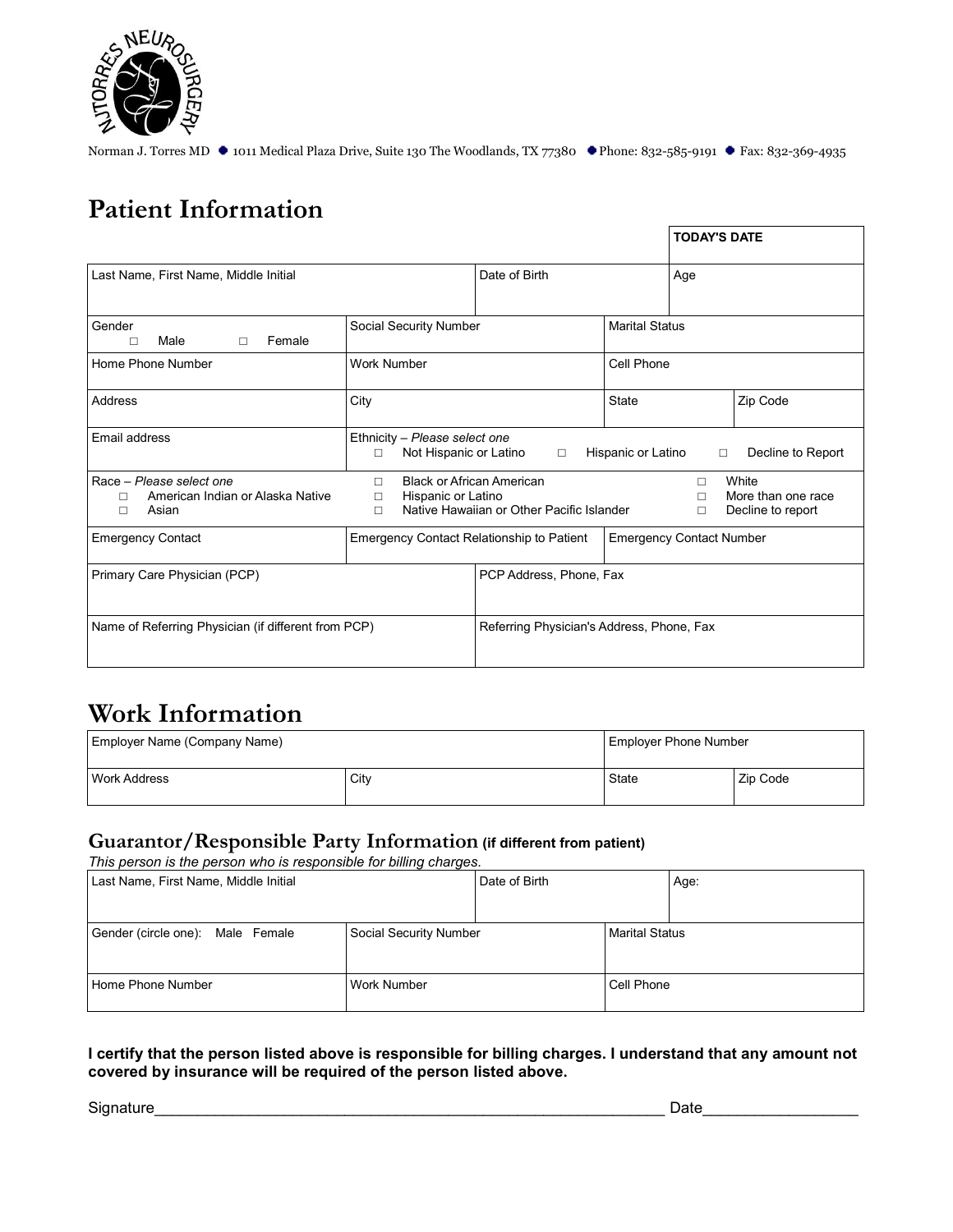

## **NOTE TO PATIENTS:**

#### NJTORRES NEUROSURGERY DOES NOT ACCEPT MEDICAID. PLEASE CHECK WITH THE FRONT OFFICE IF YOU HAVE ANY QUESTIONS ABOUT YOUR INSURANCE.

#### **I understand that NJTorres Neurosurgery does not accept Medicaid.**

Signature\_\_\_\_\_\_\_\_\_\_\_\_\_\_\_\_\_\_\_\_\_\_\_\_\_\_\_\_\_\_\_\_\_\_\_\_\_\_\_\_\_\_\_\_\_\_\_\_\_\_\_\_\_\_\_\_\_\_\_ Date\_\_\_\_\_\_\_\_\_\_\_\_\_\_\_\_\_\_

# **Insurance Coverage Information**

*Please read carefully and fill out completely.* 

#### **Primary Insurance**

| Insurance Carrier                             |              |                                                      |                       |  |  |
|-----------------------------------------------|--------------|------------------------------------------------------|-----------------------|--|--|
| Subscriber's Name and relationship to patient |              | Subscriber's Date of Birth and Subscriber's Employer |                       |  |  |
|                                               |              |                                                      |                       |  |  |
| Address                                       |              |                                                      |                       |  |  |
| Insured ID Number                             | Group Number |                                                      | <b>Effective Date</b> |  |  |

#### **Secondary Insurance (if applicable)**

| Insurance Carrier                                                                                     |                     |  |                       |  |  |
|-------------------------------------------------------------------------------------------------------|---------------------|--|-----------------------|--|--|
| Subscriber's Name and relationship to patient<br>Subscriber's Date of Birth and Subscriber's Employer |                     |  |                       |  |  |
| Address                                                                                               |                     |  |                       |  |  |
| Insured ID Number                                                                                     | <b>Group Number</b> |  | <b>Effective Date</b> |  |  |

## **Tertiary Insurance (if applicable)**

| Insurance Carrier                                                                                     |              |  |                       |  |  |
|-------------------------------------------------------------------------------------------------------|--------------|--|-----------------------|--|--|
| Subscriber's Name and relationship to patient<br>Subscriber's Date of Birth and Subscriber's Employer |              |  |                       |  |  |
|                                                                                                       |              |  |                       |  |  |
| Address                                                                                               |              |  |                       |  |  |
| Insured ID Number                                                                                     | Group Number |  | <b>Effective Date</b> |  |  |

#### **I have filled this out to the best of my knowledge. I understand that if any of my insurance information listed above changes, that I should notify the office immediately.**

Signature\_\_\_\_\_\_\_\_\_\_\_\_\_\_\_\_\_\_\_\_\_\_\_\_\_\_\_\_\_\_\_\_\_\_\_\_\_\_\_\_\_\_\_\_\_\_\_\_\_\_\_\_\_\_\_\_\_\_\_ Date\_\_\_\_\_\_\_\_\_\_\_\_\_\_\_\_\_\_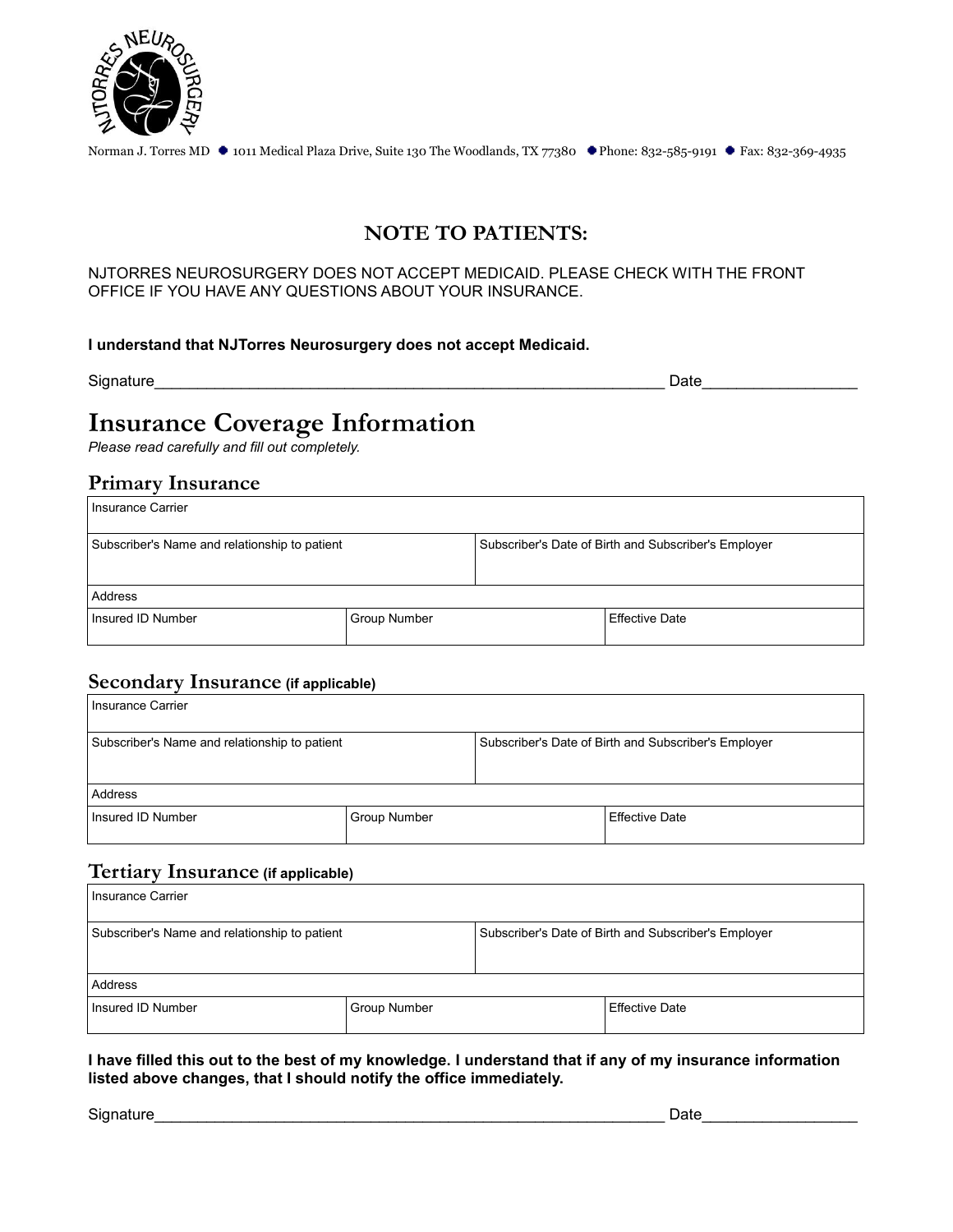

# **Patient Pharmacy Information**

*In order to ensure the timely processing of your prescriptions, please be sure to notify the office of any changes to your pharmacy information.*

#### **Primary Pharmacy**

|                                                |       |               |          | <b>TODAY'S DATE</b> |  |  |
|------------------------------------------------|-------|---------------|----------|---------------------|--|--|
| <b>Patient Name</b>                            |       |               |          |                     |  |  |
| Pharmacy Name (e.g. Walgreens, CVS, Sams Club) |       |               |          |                     |  |  |
| <b>Street Address</b>                          |       |               |          |                     |  |  |
| City                                           | State |               | Zip Code |                     |  |  |
| Pharmacy Phone:                                |       | Pharmacy Fax: |          |                     |  |  |

#### **Alternative Pharmacy** (if applicable)

|                                                |       |               |          | <b>TODAY'S DATE</b> |  |  |
|------------------------------------------------|-------|---------------|----------|---------------------|--|--|
| Pharmacy Name (e.g. Walgreens, CVS, Sams Club) |       |               |          |                     |  |  |
|                                                |       |               |          |                     |  |  |
| <b>Street Address</b>                          |       |               |          |                     |  |  |
| City                                           | State |               | Zip Code |                     |  |  |
| Pharmacy Phone:                                |       | Pharmacy Fax: |          |                     |  |  |

#### *I certify that I have filled out the above information to the best of my knowledge.*

Signature\_\_\_\_\_\_\_\_\_\_\_\_\_\_\_\_\_\_\_\_\_\_\_\_\_\_\_\_\_\_\_\_\_\_\_\_\_\_\_\_\_\_\_\_\_\_\_\_\_\_\_\_\_\_\_\_\_\_\_ Date\_\_\_\_\_\_\_\_\_\_\_\_\_\_\_\_\_\_